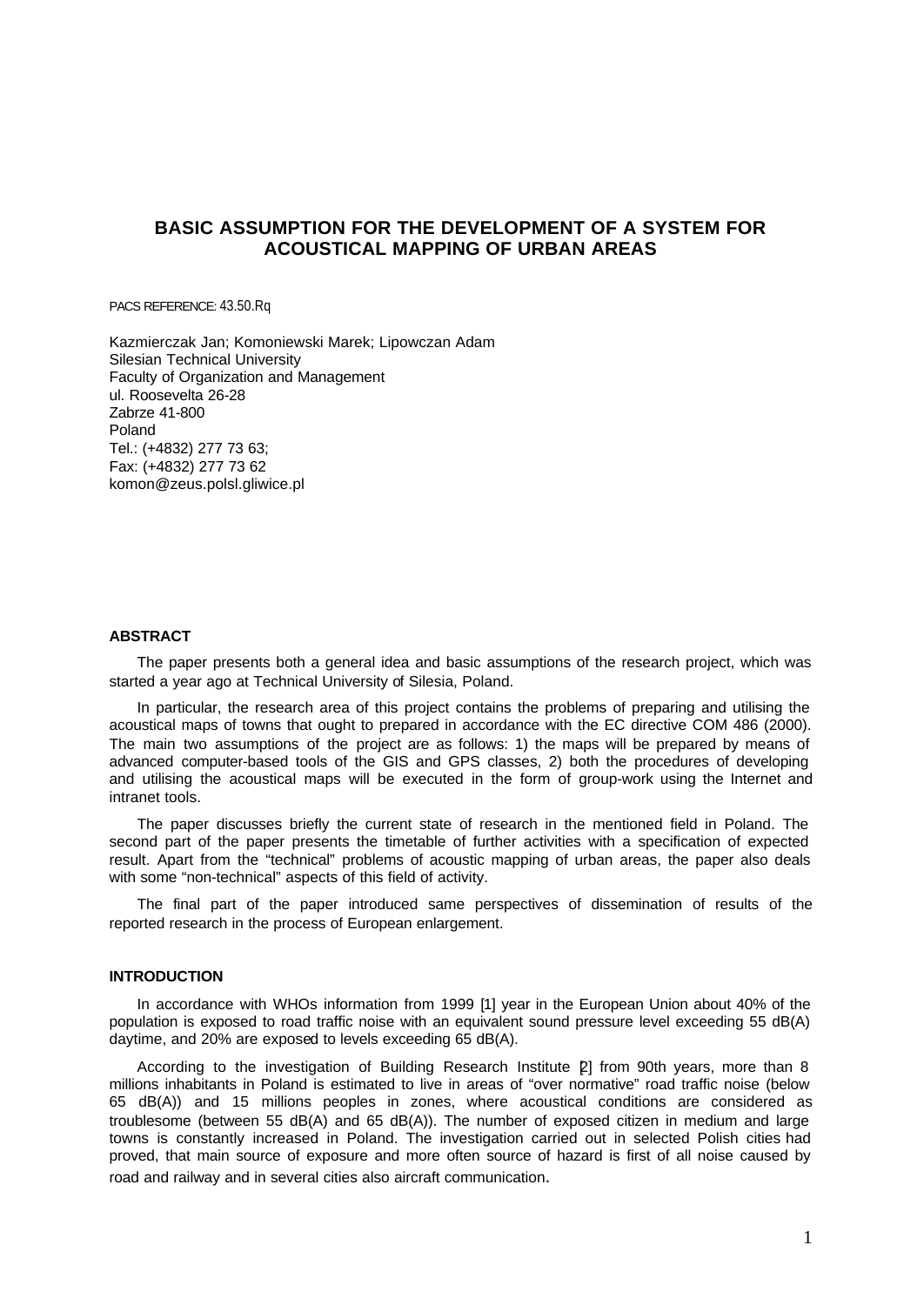In spite of modest funds intended by state and local autonomies on activities restrictive noise with trying Polish Acoustical Society had undertook several various research works aiming to recognition and limiting unfavorable influences vibroacoustic factors. To 1998 had worked out five reports characterizing the state of acoustic climate of Poland [2],[3],[4],[5],[6].The reports include detailed analysis of situation and main conclusions relating to necessary activities to restrict the growing noise and also the methods of preparing of complex acoustic plans of cities.

Worked out in last years acoustic plans delivered the information about state of acoustic climate in investigated cities, but about different degree of particularity and range gained data. Fault these indubitable of precious elaborations was lack or poor understanding presented contents of problems by personnel of local administration, which only sporadically used elaborations in spatial planning and to creating ecological policies on one's own ground.

Therefore in the Chair of Fundamental of Technical Systems of Silesian Technical University in Poland came into being the idea of realization of research project focussed on problems of preparing and utilising the acoustical maps of towns that ought to prepared in accordance with the EC directive COM 486 (2000) and new Polish law "Law of Environmental Protection" (27.04.2001)

For projects realization had appointed consortium consisting of four independent individuals scientifically investigative centers:

- Chair of Fundamental of Technical Systems of Silesian Technical University (Zabrze)
- Institute of Telecommunication and Acoustics of Wroclaw University of Technology (Wroclaw)
- Chair of Mechanics and Vibroacoustics of the Mining and Metallurgy Acadamy (Krakow)
- Department of Technical Acoustics, Laser Technique and Radiometry of Central Mining Institute (Katowice)

#### **PROJECT OBIECTIVES**

Accepting as essential limitations of financial outlays, which Poland will be able to intend on realization of requirements mentioned above directive and in care for correct spending of limited funds, which will be able to be delivered on this aim had prepared present project founding:

- 1. Elaboration equal methodic of preparing of acoustical maps of cities with use of GIS technology as modern tool, which makes possible to join digital maps of cartographical ground with databases, containing complete data for predicting, valuing and estimating of acoustic climate on given ground. Use this techniques will assure the possibility to take into account the acoustical hazards in spatial planning, and to also current environmental management with in understanding of norms PN-ISO 14000.
- 2. In aim of costs reduction of undertaking and simultaneously assurances high effects of putting into practice elaborated method the choice of GIS platform will based on questionnaire recognition of software at present practical in interested city offices. Select programmatic platform ought to assure automatic transfer data to most often practical systems in country.
- 3. Conception of project founds to lead the works in two layers:
	- **professional utilitarian**, preparing standardized counting, measuring and informatics procedure with destination to utilizations by managements of cities,
	- **educational**, preparing qualified personnel to put into practice, exploitation and further development (in this of actualization) of acoustic maps, and also of spreading of information in Internet.
- 4. Range necessary to realization works requires simultaneous and constant cooperation several of specialized investigative teams. In this aim had decided to form mentioned above consortium.
- 5. Because realization of project requires cooperation of many working teams situated in different parts of country, and also potentially abroad, is needed strong assurance of access to created databases both to reading and actualizing data. Such a geographical extensive undertaking makes impossible to central control of databases content. Therefore a natural solution of this problem appears to introduce mechanisms of a group work. In aim of effective realization of all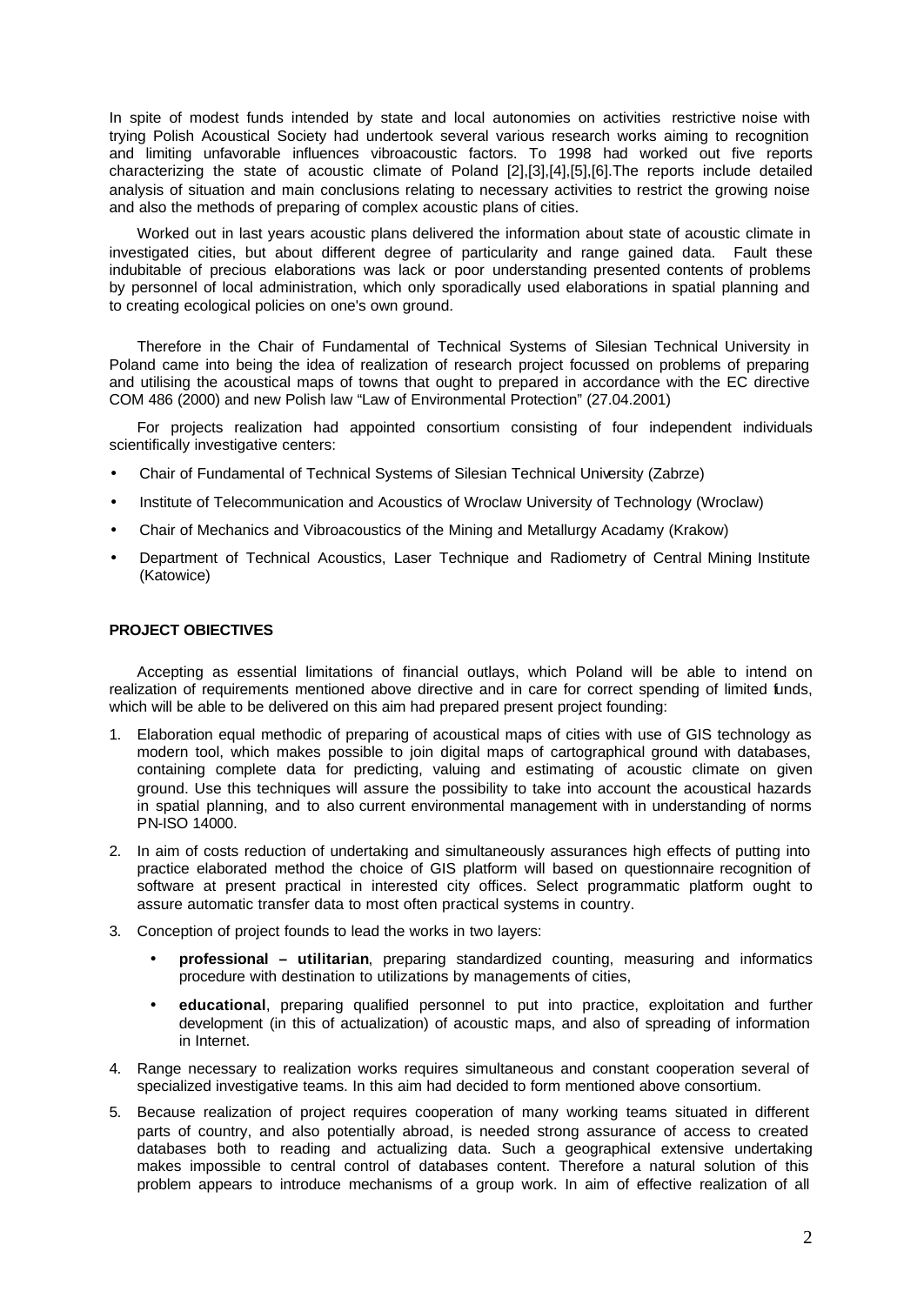task contained in projects schedule both on stage of working out of conception and assembling data use the voice communication system, as well as video conferences is foreseen.

Experiences and achievement of participants consortium in presented research area and also their formal relations with leading agencies of UE countries make possible already from beginning of realization of project the synchronization of common works, both by gathering information and by delivering of own decisions and proposal. Used become existing agreements and contracts of institution participating in consortium, and also fact of membership each persons to specialistic international organization (Federation of Acoustical Societies of Europe - FASE, International Congress on Acoustics - ICA and others)

## **DESCRIPTION OF INVESTIGATIVE AND DEVELOPMENT TASKS**

## **1. Elaboration of questionnaire for the needs of identification of implementation level of GIS technology in the cities above 100 000 inhabitants.**

One from superior aims of presented project is elaboration of computer tools, permitting the creation of digital acoustic maps. The accepted basic assumption, for this purpose GIS technology to use, extracts to take into consideration wide possibilities of dissemination of GIS especially in local government units. It is therefore assumed the questionnaire investigations so far existing applications GIS in selected cities to carry out. The recognition obtained this way will be the reason for choice of GIS software, which one will become used in this project. About this choice both the level of dissemination of GIS software and possibility automatic reading with acoustical maps files will be decided. The acoustical maps ought to be considered as one of layers for environmental managements in GIS system.

## **2. Choice and starting of GIS software in seats of consortium participants**

On this stage is foreseen individual starting of select software packages in the seats of consortium members. It is assumed, that from beginning the works real digital map of selected town will be used. Up to date will be undertaken works over assurance of convertibility and communication with most often practical GIS software in country. It is advisable to take into consideration the possibility of adaptation of so far using software in suitable institutions and the susceptibility of transfer data among GIS systems.

## **3. Elaboration of methods of gathering and processing of data to creating of noise maps**

With accordance to Polish law and EU Directive the indicators for noise assessment will be fixed, of which distribution on city's area will be content of noise map. It is assumed that for this purpose the data both from calculations and measurement can be gained. The calculation and measurement procedures will be defined for the basic kind of environmental noise: road traffic, railways, air transport, industry.

The resolution of noise maps differing both precision level and kind of source data needed to its preparation will be definited. The resolution of maps ought to be adapted to basic maps application: spatial planning, local activity planning and for spreading and accessing information about quality or condition of the environment.

GIS database supporting the noise maps creation should make possible to collect and store information in particularly data measurement from environmental monitoring. For realization of calculation procedures the professional software for noise simulations with regard to input and output data will be used. It is foreseen for this purpose packages such: MITHRA, IMMI, CADNA, SoundPlan to take into account.

#### **4. Programming works**

Two processing data systems are foreseen:

- inside of GIS using source data, which are included in GIS (digital maps, geocoding and mapping data)
- outside of GIS data to GIS transferred (measurement and calculate data)

It is assumed the hybrid system to create, as connection between GIS and outside software, with two way data transfer.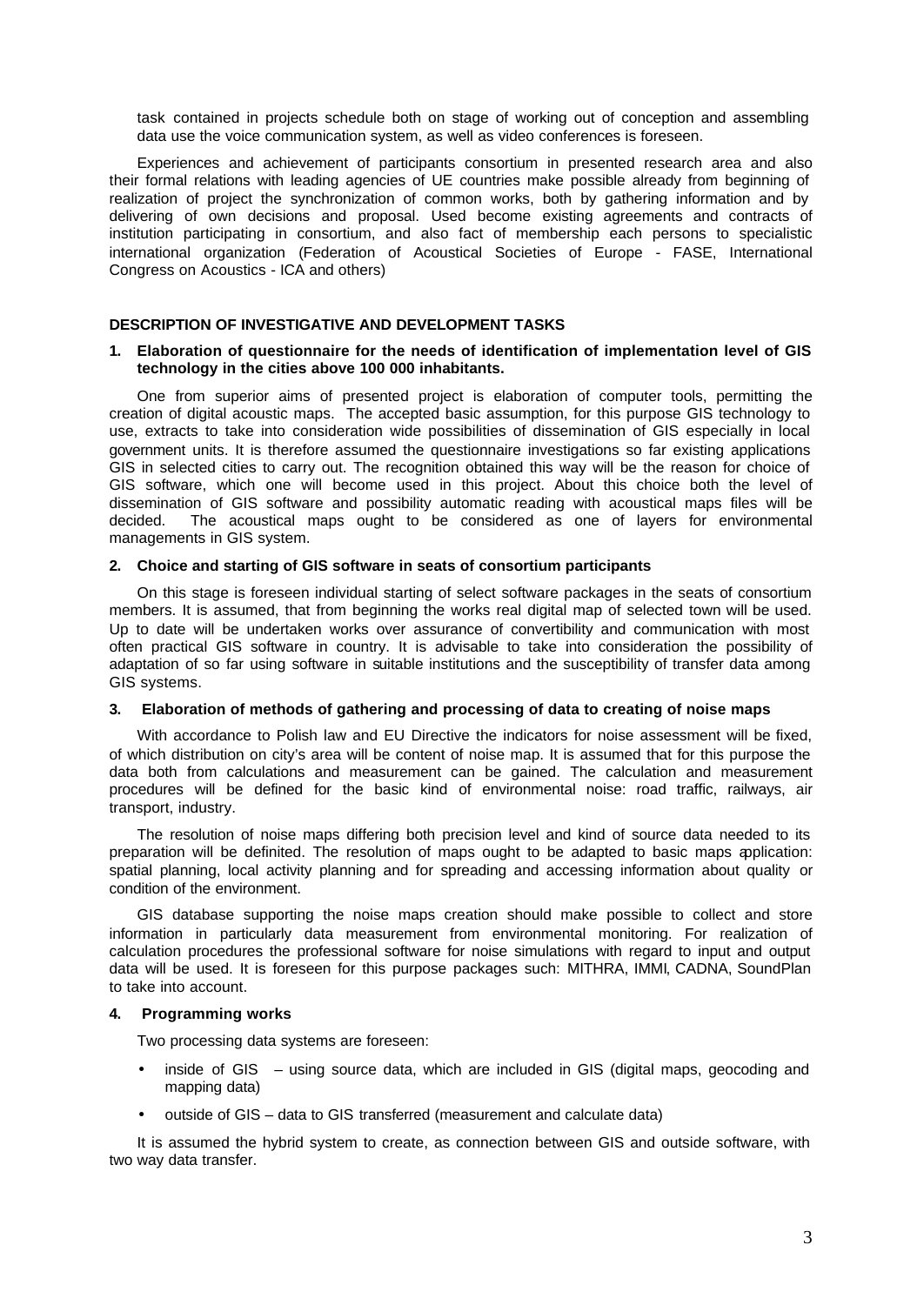#### **5. Use of satellite global positioning system (GPS)**

The large number of measuring points indispensable to preparing acoustical maps require GPS for the positioning these of points and also characteristic for acoustical climate objects to apply. For realization this aim foresees the methodic of high precision positioning or using two GPS (Differential GPS) to working out.

#### **6. Elaboration of Noise Monitoring Stations**

For flexible acquisition and transmission of noise data the realization of minimum 10 sets of noise monitoring stations is foreseen. The stations ought to be prepared according to results of the project (KBN 7 TO7B03419), in which worked out the construction of local noise traffic station. The stations will be passed on to the groups verifying the measure methods in selected cities.

#### **7. Practical verification and corrective actions of GIS software**

The task embraces the realization of example acoustical maps in selected and representative districts of cities. Both calculation procedures and physical models in mentioned above software for noise simulation and also system of data transfer to GIS software will be verified.

## **8. Elaboration of instruction programmes for implementation of acoustical maps**

The task embraces the preparation of essential elements for implementation of projects results into local government units. The didactic programme of instruction courses concerning passive and active methods of knowledge passing will be provided.

With regard to recognition and analysis of instruction programmes relating to higher education system the standard didactic methodology of preparing acoustical maps will be prepared. Special attention will be given for preparing of programme for postgraduate studies in range of environmental noise management.

## **9. Execution of short-term training programme for operators of local systems**

It is assumed two kinds of courses to organize:

- for personnel of local administration
- for GIS operators managing

The program contents of first course should cover the area of spreading of knowledge about possibilities of using of elaborated noise mapping system in process of spatial planning and environmental management.

Special attention will be put on training of operators and supervisors of GIS system in procedures of collecting and preparing the information about city in the second course. The requirement for operators in creating and utilizing noise mapping will be defined.

#### **10. Placing of informatics results of project in computing centre of high calculation power**

General results of research will be the database system containing an enormous amount of information both high calculation power and efficient system for data storage require.

Both of these functions need to use Advanced Computational Infrastructure providing security and authorization of access. The access to database will be possible due to wideband network, which came into being by programme PIONIER. Putting into practice such network the suitable quality for all users included local and central government's administration is guarantied.

#### **11. Elaboration of instruction for creation of acoustical mapping of urban areas as element of general system of environmental management**

The instruction will contain compendium of knowledge on the preparing and utilizing the acoustical maps. In particular the instruction will give the persons using the system information about:

- Legal bases and regulations connected with noise environmental management;
- Requirements and methodology for preparing the acoustical maps about different classes of resolution
- Requirements and standards for preparing the input data and visualization of results
- Rules for accumulating and processing data in GIS system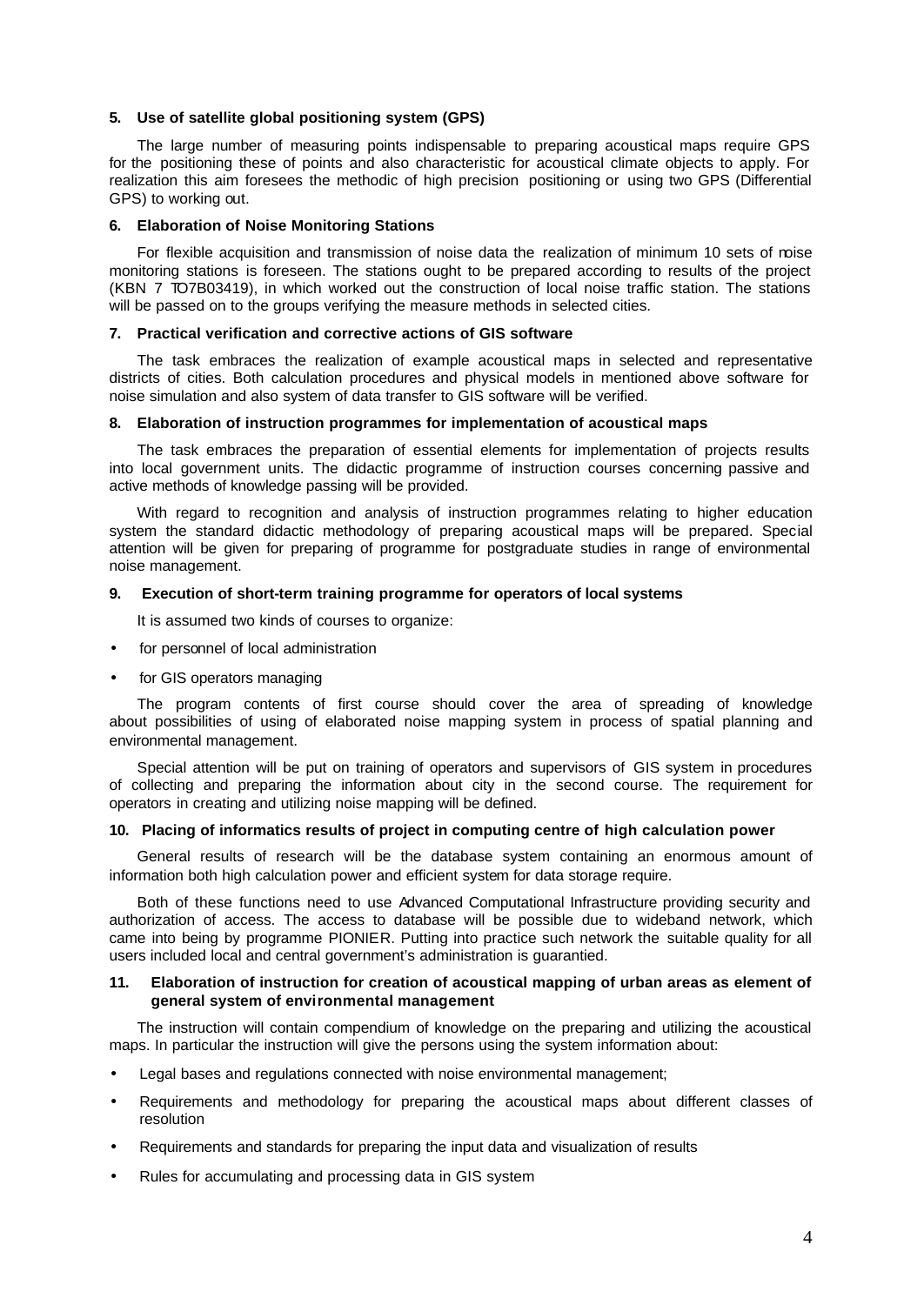Instruction must to be adapted to procedures applying in local government units (communal and district autonomy) regarding ISO 9000 and ISO 14000.

# **REALIZATION AND FIRST RESULTS**

The first stage of realization of project consisted in the recognition of applying level of GIS software in selected local governments units, as the basic component of noise mapping system in process of spatial planning and environmental management.

For realization of this task one questionnaire has been prepared, which to city offices in 40 of the largest city in Poland delivered [7].

The questionnaire contained the major issues about:

- kind of GIS systems used by local governments units
- aims and range of implementation of GIS
- ways of collecting information used to create and develop the databases
- degree of utilization of GIS software in communication with society
- basic limitation factors for applying or enlarging the GIS software,

Obtained results of such prepared questionnaire are the starting points for execution of comparative analysis in range of utilization GIS system for solving task from area of supporting of environmental management.

The main area of implementation of GIS software in researched cities is showed on picture below (Fig.1):



**Fig. 1** Identification of implementation areas of GIS software in local government units

From questionnaire research results that degree of implementation of GIS system is high (in questionnaired city offices - 91%), but it does not find t in utilization of possibilities, that by these systems in many executable statutory tasks is offered . Reasons of such small utilization are double:

- lack of properly instructed staff and specialize units to work with GIS software
- high software cost and time-consuming of development of database and thematic maps